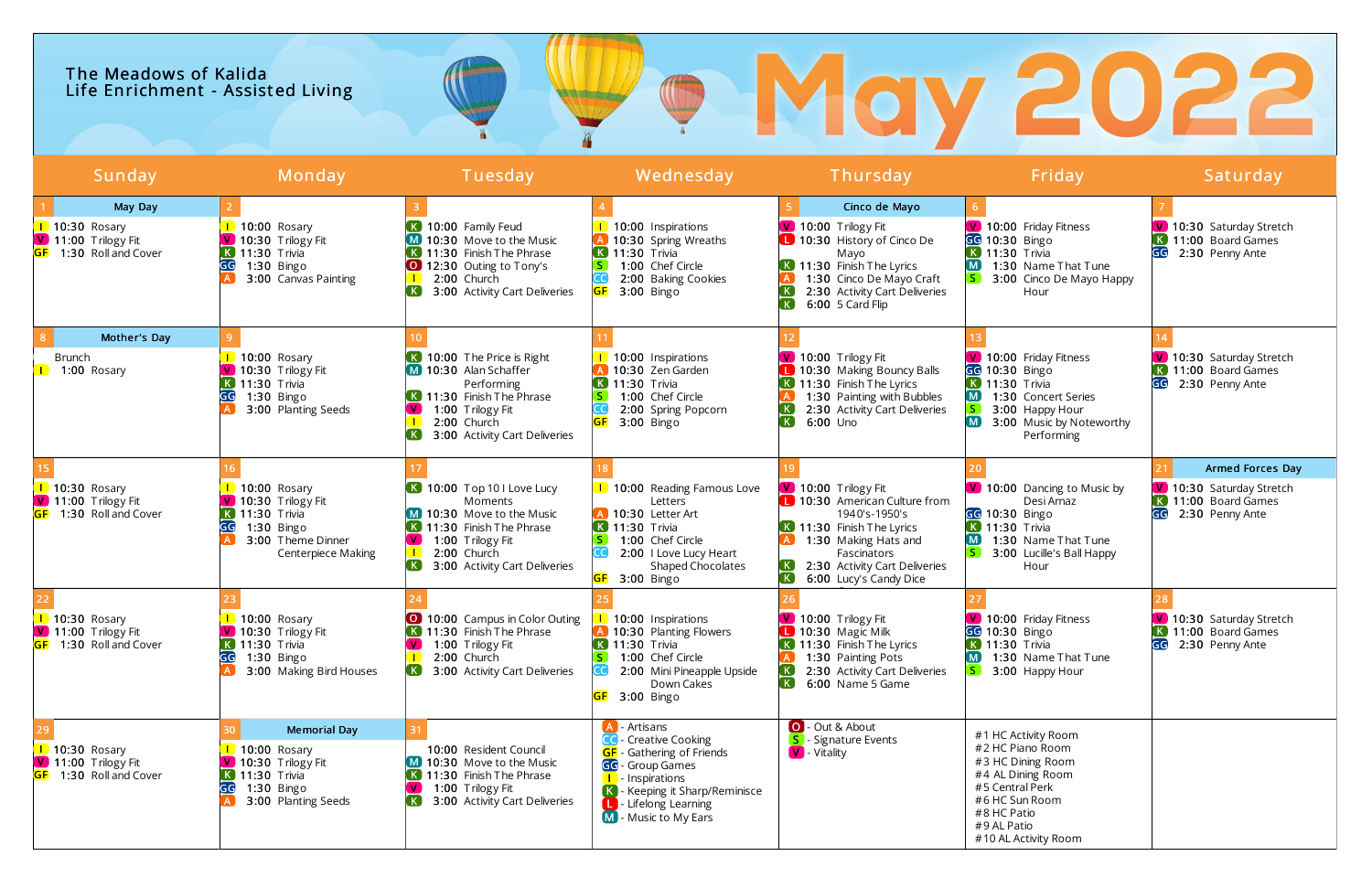## The Meadows of Kalida Life Enrichment - Health Center

| Sunday                                                                                                                                  | Monday                                                                                                                                                             | Tuesday                                                                                                                                                                                                                              | Wednesday                                                                                                                                                                                                                        | Thursday                                                                                                                                                                                                                                     | Friday                                                                                                                                                                                                       | Saturday                                                                                                                       |
|-----------------------------------------------------------------------------------------------------------------------------------------|--------------------------------------------------------------------------------------------------------------------------------------------------------------------|--------------------------------------------------------------------------------------------------------------------------------------------------------------------------------------------------------------------------------------|----------------------------------------------------------------------------------------------------------------------------------------------------------------------------------------------------------------------------------|----------------------------------------------------------------------------------------------------------------------------------------------------------------------------------------------------------------------------------------------|--------------------------------------------------------------------------------------------------------------------------------------------------------------------------------------------------------------|--------------------------------------------------------------------------------------------------------------------------------|
| May Day<br>9:30 Rosary<br>K 10:00 Roll and Cover<br><b>MM</b><br>11:00 Mindful Moments<br>1:30 Canvas Painting                          | 9:30 Trilogy Fit<br>K 10:00 Family Feud<br>MM 11:00 Mindful Moments<br>$K$ 11:15 Trivia<br>GG<br>1:30 Bingo                                                        | 9:30 Rosary<br>V 10:00 Move to the Music<br>11:00 Mindful Moments<br>$\overline{\mathbf{K}}$ 11:15 Finish The Phrase<br>1:30 Chef Circle<br>2:00 Church<br>2:30 Activity Cart Deliveries<br>$\left( \mathbf{K}\right)$<br>$6:00$ Uno | 9:30 Trilogy Fit<br>10:00 Spring Wreaths<br>MM 11:00 Mindful Moments<br>$\overline{K}$ 11:15 Trivia<br>1:30 Baking Cookies                                                                                                       | Cinco de Mayo<br>9:30 History of Cinco De<br>Mayo<br>10:00 Cinco De Mayo Craft<br>MM 11:00 Mindful Moments<br>$\overline{K}$ 11:15 Finish The Lyrics<br>12:15 Outing to Tony's<br>GG<br>$1:45$ Bingo<br>2:30 Activity Cart Deliveries<br>[K] | 9:30 Friday Fitness<br>1 10:00 Inspirations<br>11:00 Mindful Moments<br>$\overline{K}$ 11:15 Trivia<br>$\left( M \right)$<br>1:30 Name that Tune<br>S<br>3:00 Cinco De Mayo Happy<br>Hour                    | 9:30 Saturday Stretch<br>GF 10:00 Bingo<br>MM 11:00 Mindful Moments<br>K<br>1:30 Card Games                                    |
| Mother's Day<br><b>Brunch</b><br>9:30 Rosary                                                                                            | 9:30 Trilogy Fit<br>K 10:00 Planting Seeds<br>11:00 Mindful Moments<br>$\overline{K}$ 11:15 Trivia<br>GG<br>1:30 Bingo                                             | 9:30 Rosary<br>V 10:30 Alan Schaffer<br>Performing<br>11:00 Mindful Moments<br>K 11:15 Finish The Phrase<br>1:30 Chef Circle<br>2:00 Church<br>2:30 Activity Cart Deliveries                                                         | 9:30 Trilogy Fit<br>10:00 Zen Garden<br>11:00 Mindful Moments<br>$\overline{K}$ 11:15 Trivia<br>1:30 Spring Popcorn                                                                                                              | 9:30 Making Bouncy Balls<br><b>K</b> 10:00 Uno<br>11:00 Mindful Moments<br>$\overline{K}$ 11:15 Finish The Lyrics<br>GG<br>1:30 Bingo<br>2:30 Activity Cart Deliveries<br>$\lceil K \rceil$                                                  | 9:30 Friday Fitness<br>10:00 Inspirations<br>11:00 Mindful Moments<br>11:15 Finish The Phrase<br>1:30 Concert Series<br>3:00 Happy Hour<br>$^{\circ}$ M $^{\circ}$<br>3:00 Music by Noteworthy<br>Performing | 9:30 Saturday Stretch<br>GF 10:00 Bingo<br>11:00 Mindful Moments<br>$\left[\mathsf{K}\right]$<br>1:30 Board Games              |
| 9:30 Rosary<br>$\left( \mathbf{K}\right)$<br>10:00 Roll and Cover<br>MN<br>11:00 Mindful Moments<br>1:30 Making Hats and<br>Fascinators | 9:30 Trilogy Fit<br>A 10:00 Theme Dinner<br><b>Centerpiece Making</b><br>MM 11:00 Mindful Moments<br>$\overline{K}$ 11:15 Trivia<br>$1:30$ Bingo<br>GG             | 9:30 Rosary<br>V 10:00 Move to the Music<br>11:00 Mindful Moments<br>$\overline{K}$ 11:15 Finish The Phrase<br>1:30 Chef Circle<br>2:00 Church<br>2:30 Activity Cart Deliveries<br>6:00 Lucy's Candy Dice                            | 9:30 Dancing to Music by<br>Desi Arnaz<br>10:00 Letter Art<br>MM 11:00 Mindful Moments<br>$\overline{K}$ 11:15 Trivia<br>1:30 I Love Lucy Heart<br><b>Shaped Chocolates</b>                                                      | 9:30 American Culture from<br>1940's-1950's<br>K 10:00 Top 10 I Love Lucy<br>Moments<br>MM 11:00 Mindful Moments<br>$\overline{K}$ 11:15 Finish The Lyrics<br>GG<br>$1:30$ Bingo<br>2:30 Activity Cart Deliveries                            | 9:30 Friday Fitness<br>1 10:00 Reading Famous Love<br>Letters<br>11:00 Mindful Moments<br>11:15 Finish the Phrase<br>[M]<br>1:30 Name That Tune<br>3:00 Lucille's Ball Happy<br>Hour                         | Armed Forces Day<br>9:30 Saturday Stretch<br>10:00 Bingo<br><b>MM</b><br>11:00 Mindful Moments<br>K<br>1:30 Card Games         |
| 9:30 Rosary<br>$\left( \mathbf{K}\right)$<br>10:00 Roll and Cover<br><b>MM</b><br>11:00 Mindful Moments<br>1:30 Making Birdhouses       | 9:30 Trilogy Fit<br><b>K</b> 10:00 The Price is Right<br>MM 11:00 Mindful Moments<br>$K$ 11:15 Trivia<br>GG<br>1:30 Bingo                                          | 9:30 Rosary<br>V 10:00 Move to the Music<br>11:00 Mindful Moments<br>K 11:15 Finish The Phrase<br>1:30 Chef Circle<br>2:00 Church<br>2:30 Activity Cart Deliveries<br>$\left( \mathbf{K}\right)$<br>6:00 Name 5 Game                 | 9:30 Trilogy Fit<br>10:00 Planting Flowers<br>MM 11:00 Mindful Moments<br>$\overline{K}$ 11:15 Trivia<br>1:30 Mini Pineapple Upside<br>Down Cake                                                                                 | $\bullet$<br>9:30 Campus in Color Outing<br>11:00 Mindful Moments<br>$\overline{K}$ 11:15 Finish The Lyrics<br>GG<br>1:30 Bingo<br>2:30 Activity Cart Deliveries<br>(K)                                                                      | 9:30 Friday Fitness<br>1 10:00 Inspirations<br>11:00 Mindful Moments<br>$\overline{K}$ 11:15 Finish The Phrase<br>1:30 Concert Series<br>. M J<br>$\mathsf{S}$<br>3:00 Happy Hour                            | 9:30 Saturday Stretch<br>GF 10:00 Bingo<br><b>MM</b><br>11:00 Mindful Moments<br>$\left[\mathsf{K}\right]$<br>1:30 Board Games |
| 9:30 Rosary<br>$\left( \mathbf{K}\right)$<br>10:00 Roll and Cover<br><b>MM</b><br>11:00 Mindful Moments<br>1:30 Planting Seeds          | <b>Memorial Day</b><br>9:30 Trilogy Fit<br>$\overline{\mathbf{K}}$ 10:00 Jeopardy<br>MM 11:00 Mindful Moments<br>$\overline{K}$ 11:15 Trivia<br>$1:30$ Bingo<br>GG | 9:30 Rosary<br>10:00 Resident Council<br>11:00 Mindful Moments<br>$\overline{K}$ 11:15 Finish The Phrase<br>1:30 Chef Circle<br>2:30 Activity Cart Deliveries<br>$(\mathbf{K})$<br>$6:00$ Uno                                        | A - Artisans<br><b>CO</b> - Creative Cooking<br><b>GF</b> - Gathering of Friends<br>GG - Group Games<br><b>I</b> - Inspirations<br>K - Keeping it Sharp/Reminisce<br><b>L</b> - Lifelong Learning<br><b>MN</b> - Mindful Moments | - Music to My Ears<br>O - Out & About<br>- Signature Events<br>V - Vitality                                                                                                                                                                  | #1 HC Activity Room<br>#2 HC Piano Room<br>#3 HC Dining Room<br>#4 AL Dining Room<br>#5 Central Perk<br>#6 HC Sun Room<br>#8 HC Patio<br>#9 AL Patio<br>#10 AL Activity Room                                 |                                                                                                                                |

## ® May 2022